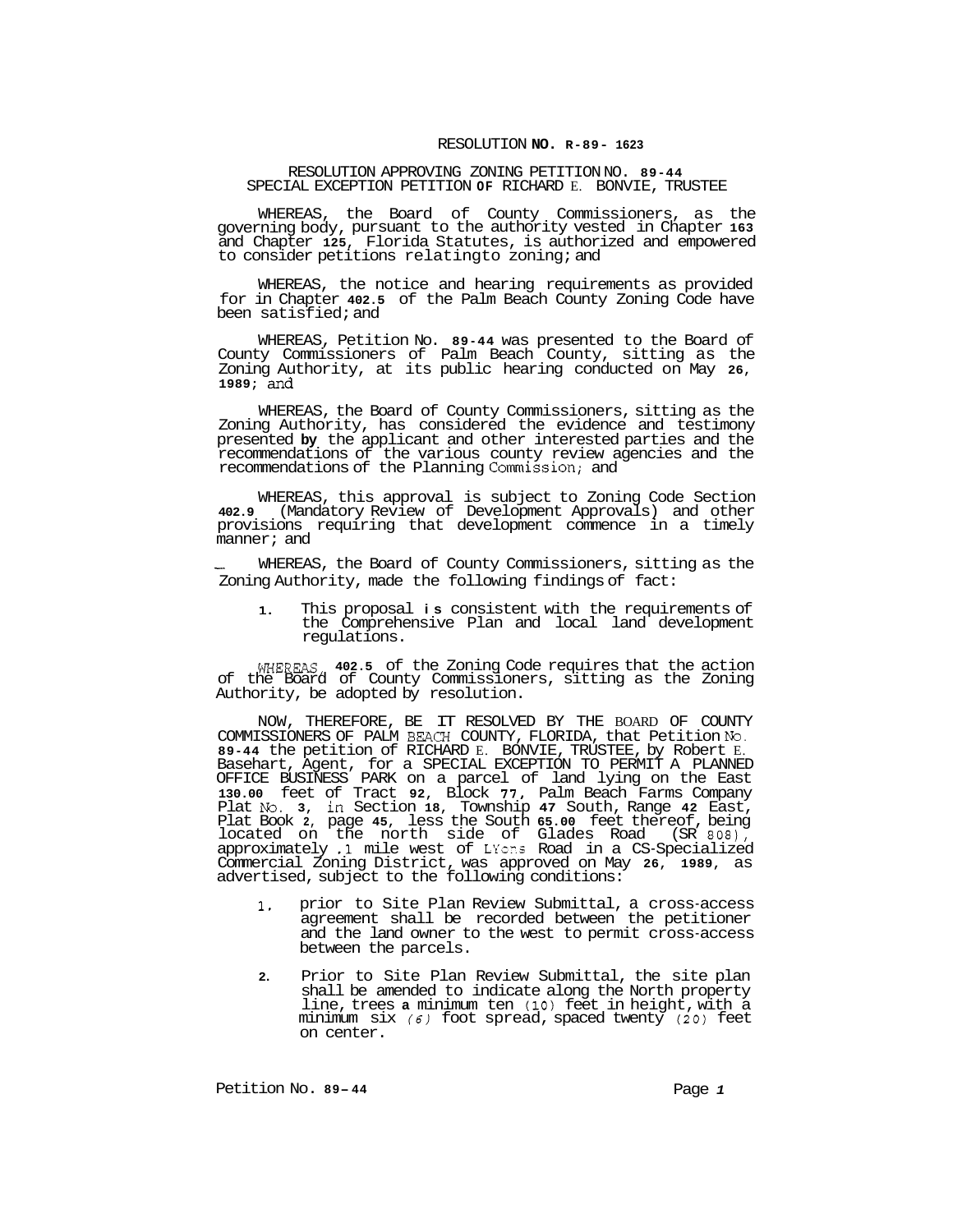- **3.**  Lighting shall be of low intensity and directed away from residential properties through the use of house side shields.
- **4.**  Sewer service is available to the property. Therefore, no septic tank shall be permitted to the site.
- **5.**  Water service is available to the property. Therefore, no well shall be permitted on the site to provide potable water.
- *6.*  The Developer shall provide discharge control and treatment for the stormwater runoff in accordance with all applicable agency requirements in effect at the time of the permit application. However, at a minimum, this development shall retain onsite the stomwater runoff generated *by* a three **(3)** year-one **(1)** hour storm with a total rainfall of **3** inches as required **by** the Permit Section, Land Development Division. In the event that the subject site abuts a Department of Transportation maintained roadway,' concurrent approval from the Florida Department of Transportation will also be required. The drainage system shall be maintained in an acceptable condition as approved by the County Engineer. In the event that the drainage system is not adequately maintained as determined **by** the County Engineer, this matter will be referred to the Code Enforcement Board for enforcement.

The Developer shall pay a Fair Share Fee in the amount and manner required *by* the " Fair Share Contribution for Road Improvements Ordinance " as it presently exists or as it may from time to time be The Fair Share Fee for this project presently is **\$22,530.00 (841** trips **x \$26.79** per trip).

- *7.*  The property shall be limited to a three **(3)** story **24,600** square foot medical office facility.
- *8.*  Failure to comply with any conditions of approval may result in the denial or revocation of a building permit; the issuance of a stop work order; the denial of a Certificate of Occupancy on any building or structure; or the denial or revocation of any permit or approval for any developer-owner, commercial- owner, lessee, or user of the subject property. Appeals from such action may be taken to the Palm Beach County Board of Adjustment or as otherwise provided in the Palm Beach County Zoning Code.

**Petition No. 8 9 - <sup>44</sup>Page** <sup>2</sup>